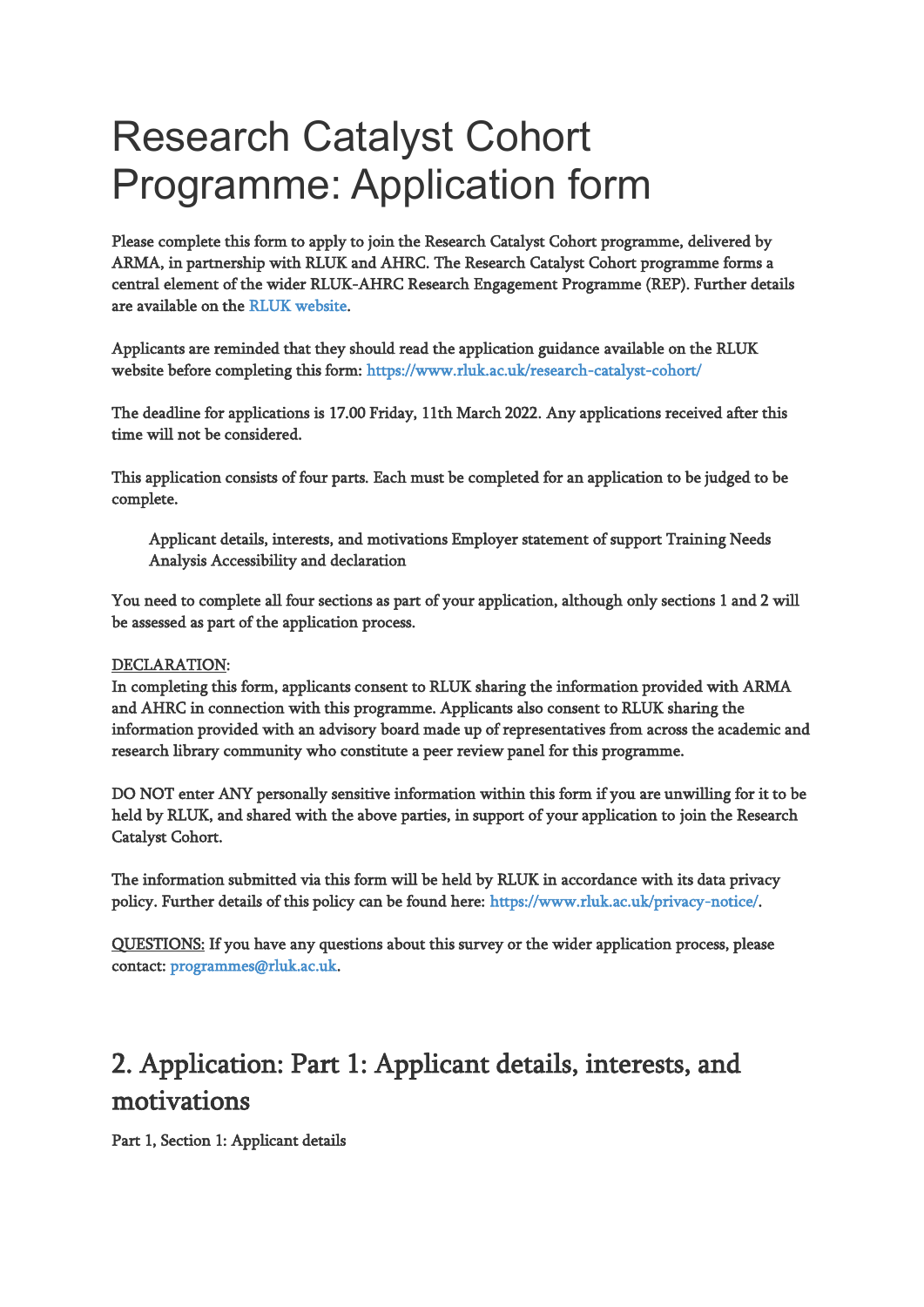Please provide personal and contact details under which you are making this application. Please note, all fields are required within this section.

#### 1. Your name \*

#### 2. Job title / position held \*

#### 3. Institution at which you are employed \*

#### 4. Email address \*

5. Does your employment contract at this institution last until at least the end of the cohort programme (February 2023) \*



6. If you answered no to the above question, do you have the firm expectation that your contract will be renewed to cover the full duration of the cohort programme (until February 2023)



#### 7. Name of line manager/director in support of your application \*

8. Job title of line manager/director in support of your application \*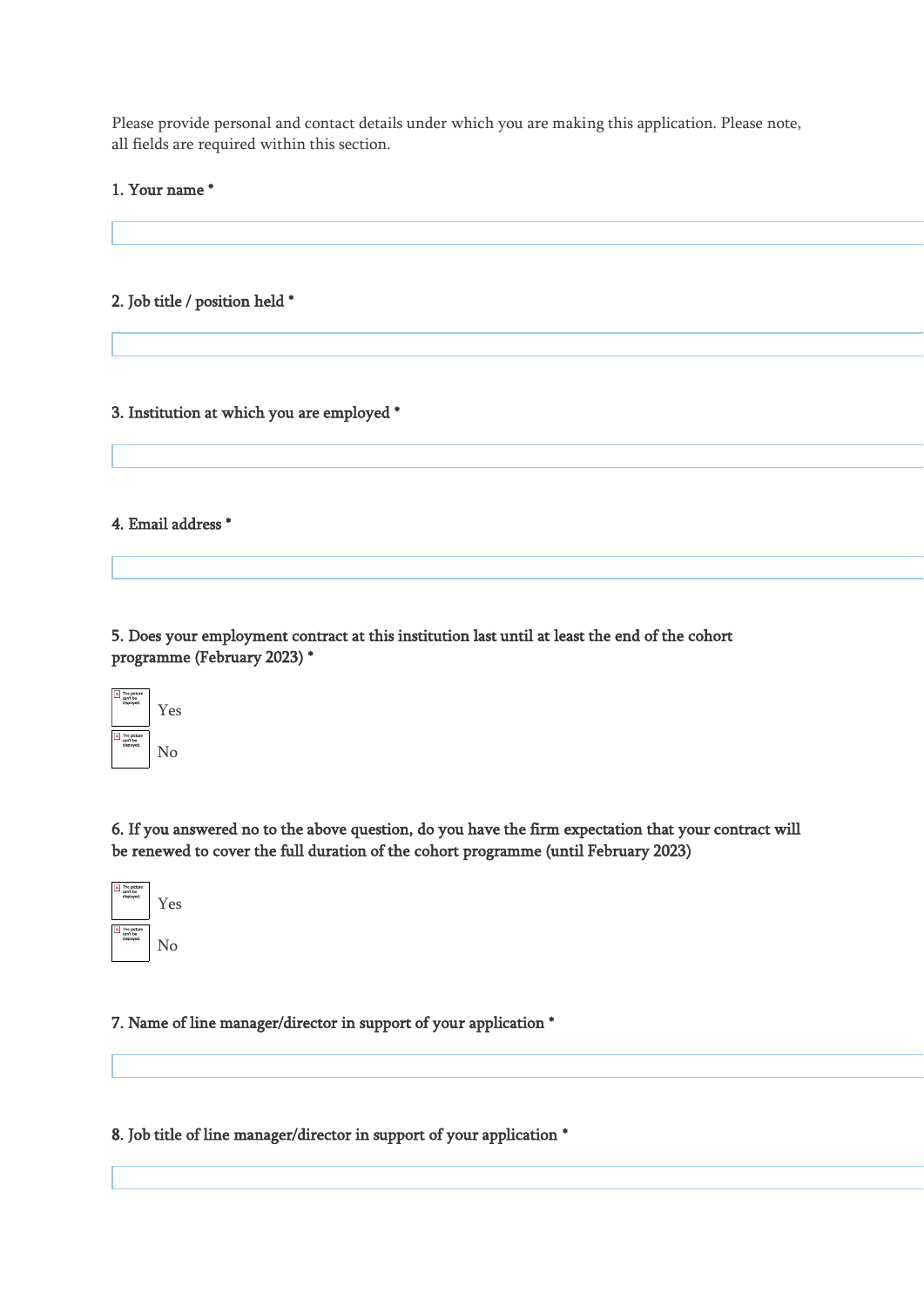# 3. Part 1, Section 2: About your professional practice and research interests

Please provide brief details of your research interests and how these currently feature within your substantive role.

10. Please provide brief details of your research interests or the areas of professional practice you would like to develop through the participating in the Research Catalyst Cohort programme (300 words max) \*

11. Please provide details of the ways in which you have worked to develop your research interests in this area prior to your application to this programme. This might include examples of conferences you have attended, your participation in projects, contribution to discussions, professional memberships, or other ways in which you have developed your knowledge in this area (300 words max) \*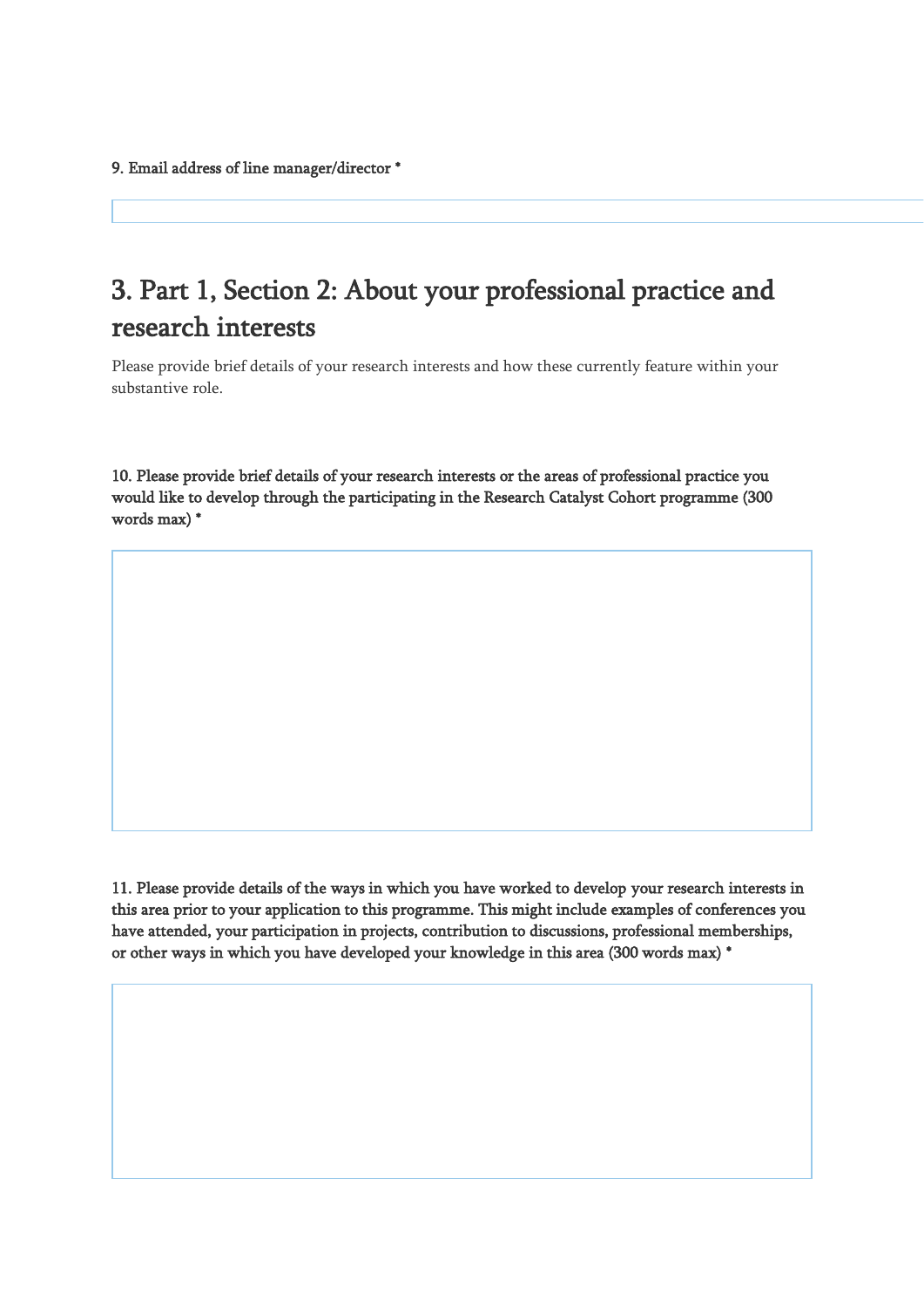# 4. Part 1, Section 3: Transformative effect

12. Have you ever been part of a research funding application? \*



13. If you answered yes to the above question, what was your role in the application?

| $\frac{\mathbf{x}}{\mathbf{x}}$ The picture<br>can't be<br>displayed.                                                     | Principal Investigator      |
|---------------------------------------------------------------------------------------------------------------------------|-----------------------------|
| $\frac{\mathbf{x}}{\mathbf{a}}$ The picture<br>can't be<br>displayed.                                                     | Co-Investigator             |
| $\overline{\mathbf{x}}$ The picture<br>can't be<br>displayed.                                                             | Project Partner             |
| The picture<br>can't be<br>displayed                                                                                      | Research Assistant          |
| $\overline{\mathbf{x}}$ The picture<br>displayed.                                                                         | Informal or in-kind support |
| $\begin{array}{ c c }\n\hline\n\text{X} & \text{The picture} \\ \text{can't be} & \text{displaced.}\n\hline\n\end{array}$ | Other (please specify):     |
|                                                                                                                           |                             |

14. On a scale of 1 to 10 (with 1 being not confident at all, and 10 being very confident), please indicate how confident you feel contributing to a research funding application (led by someone else)



15. On a scale of 1 to 10 (with 1 being not confident at all, and 10 being very confident), please indicate how confident you feel in developing a research funding application (of your own).

Score: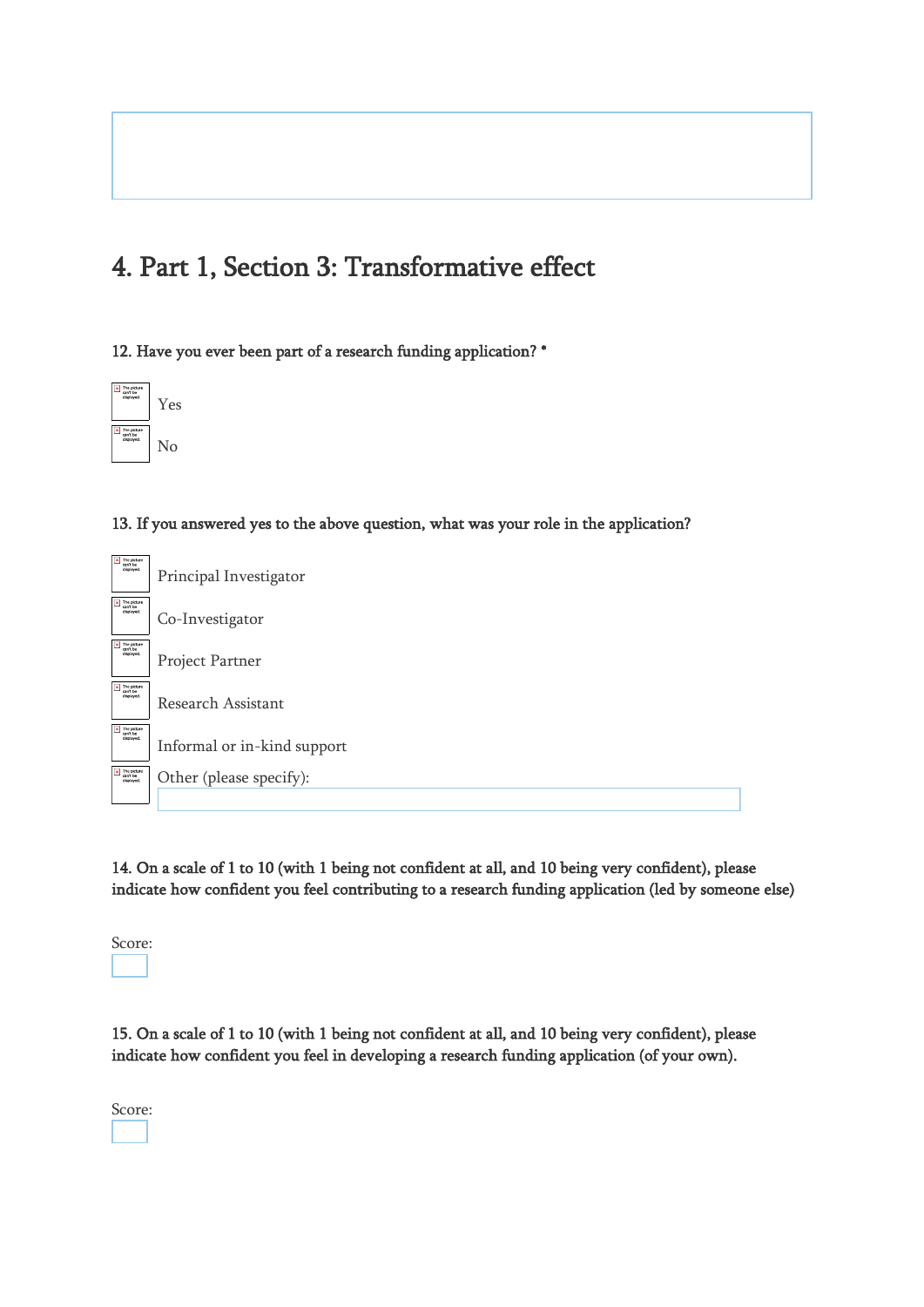16. Please outline your reasons for applying to the Research Engagement Programme (REP) and the benefits that you expect it to bring to your professional practice and ability to undertake research (300 words max) \*

17. Please provide brief details of any other research development opportunities you have undertaken to support your professional development in this area (these can include short courses, online modules, or workshops/events undertaken within or beyond your institution). (300 words max) \*

### 5. Part 1, Section 4: Dissemination and shared learning

The Research Catalyst Cohort programme will be delivered on a 'train the trainer' model. This will enable the participants to share their learning with colleagues, both within and beyond their institution, to maximise the impact of the programme and its benefits to the academic and research library community.

18. Please provide details of the ways in which you propose to share the learning you acquire through the programme with colleagues within your institution and the wider community. Examples might include through workshops, training events, learning resources, or conference papers/blog posts that you will produce. (300 words max). \*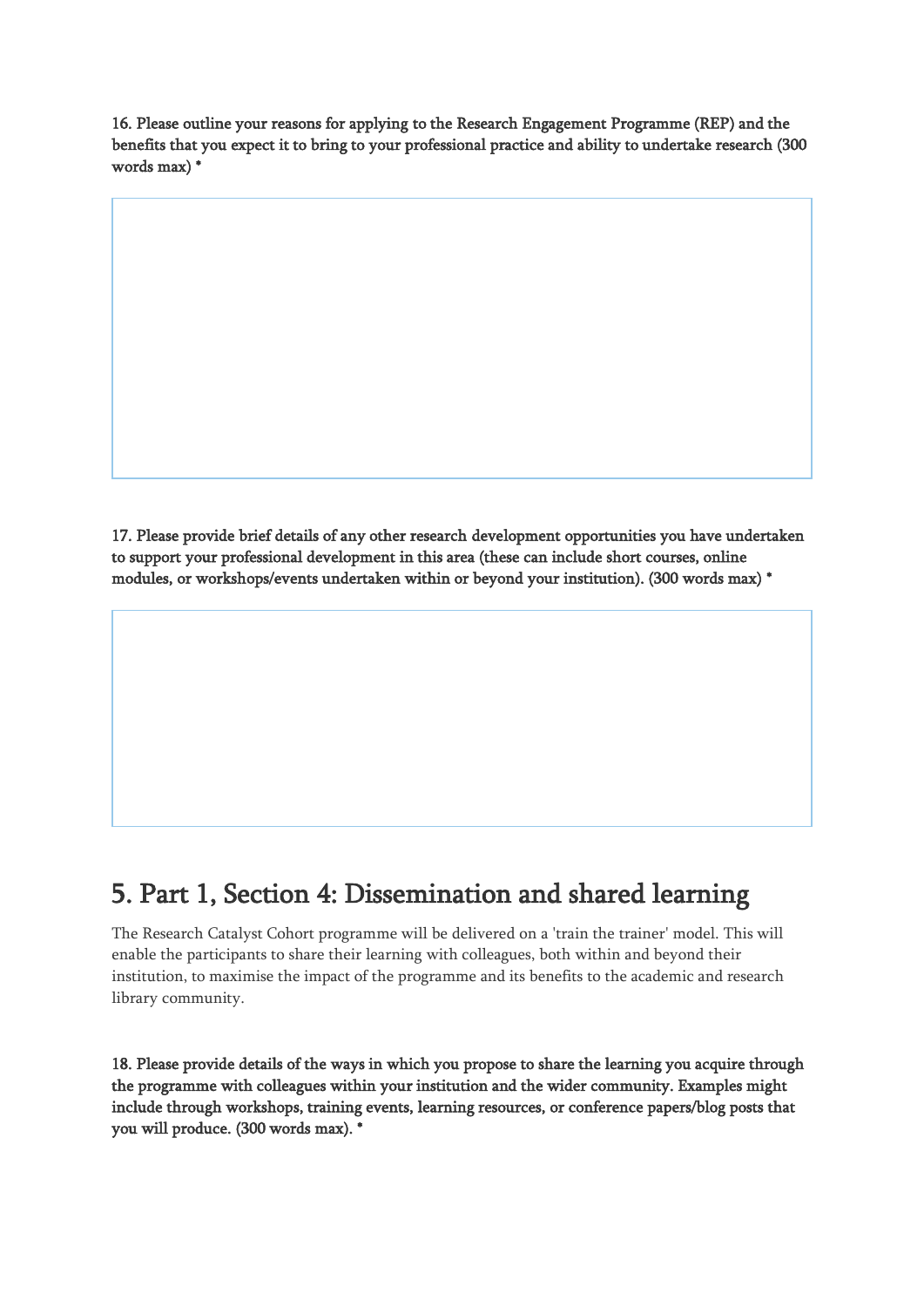# 6. Part 2: Personal and Institutional commitment

The Research Catalyst Cohort programme will be a tailored and qualitative developmental programme delivered to a small cohort of academic and research library colleagues. Those applying to join need to demonstrate their commitment to completing the programme and that they have the support of their employer to enable them sufficient time and capacity to take advantage of its sessions and to implement and share their learning.

The programme will take place between April 2022 and February 2023 and include a series of events, workshops, and seminars held virtually every 3-4 weeks. Applicants and their employers need to recognise that participating in this programme will represent a time commitment during working hours. Participants may also be required to prepare for sessions in advance, which will represent a further time commitment.

Employers are required to acknowledge these time commitments, and that they support the applicant's full participation in the programme should their application be successful via a 'statement of support'.

Please ensure that your employer provides a statement of support (500 words max) expressing their support for you to undertake the Research Catalyst Cohort Programme. The statement should include details of how participating in the programme will support your development and its likely transformative effect on your professional practice.

Statements should be sent to [programmes@rluk.ac.uk](mailto:programmes@rluk.ac.uk?subject=RLUK-AHRC%20REP%3A%20Statement%20of%20Support) and be received by the application deadline of 17.00 Friday 11th March 2022.

Please ensure that your employer includes 'RLUK-AHRC REP: Statement of Support' within the email subject and ensure that the applicant's name is clearly stated within the statement and the accompanying email.

Applications will not be considered without this statement.

19. I acknowledge the requirement of my employer to provide a statement of support \*



# 7. Part 3: Training Needs analysis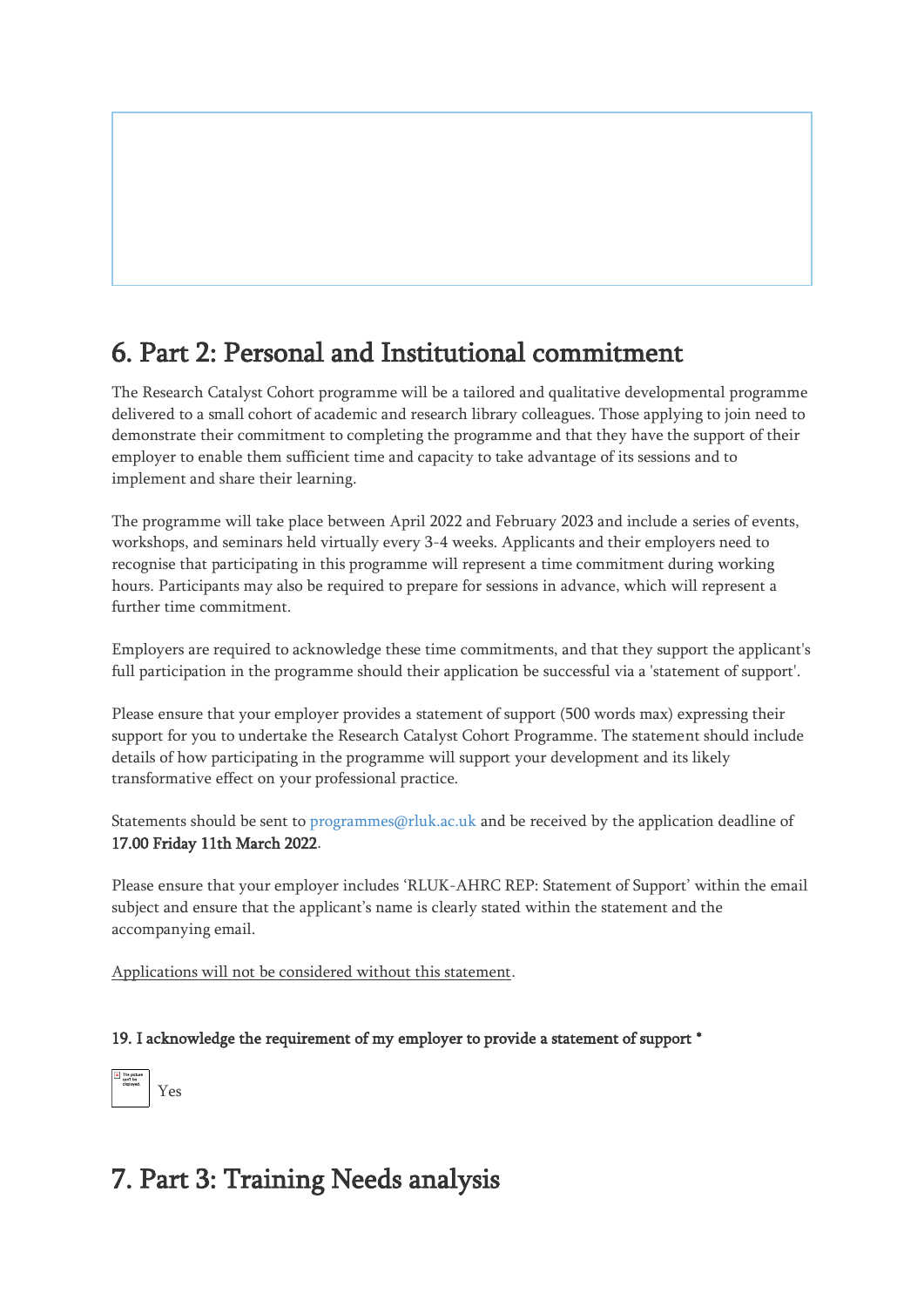As part of the application process RLUK, AHRC and ARMA wish to establish the experience and confidence of colleagues applying to join the Catalyst Cohort Programme in undertaking research. This will help ensure that the programme meets the needs of the successful cohort from the outset.

Please note: this section will not be assessed as part of the application process.

20. On a scale of 1 to 10 (with 1 being not confident at all, and 10 being very confident), how confident would you feel currently in developing a research funding application as a research leader or Principal Investigator?

Score:

21. On a scale of 1 to 10 (with 1 being not confident at all, and 10 being very confident), how confident would you feel currently in developing a research funding application as a research partner or Co-Investigator?

Score:

22. What factors most affect your confidence in developing a research funding application? Please select up to the 3 from the following list.

23. Are you aware of whether your institution has a research office or equivalent (e.g. support for costings, research facilitation or research grant administration)?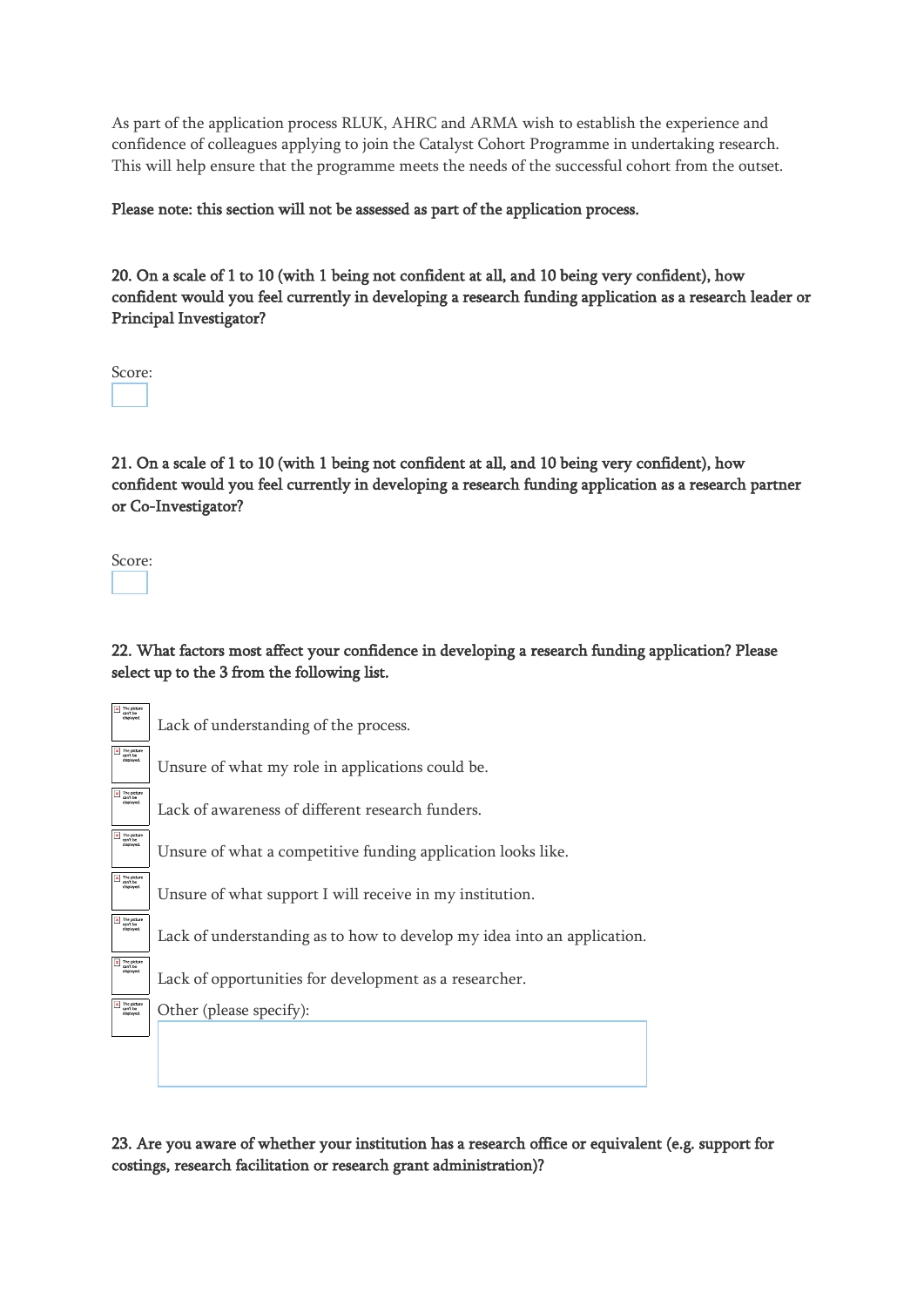

### 24. Have you engaged with your institutional research office or equivalent previously?



25. If you answered yes to the above question, can you provide some details on this engagement.

26. If your organisation has a research office, on a scale of 1 to 10 (with 1 being not confident at all, and 10 being very confident), how confident would you feel in approaching your research office to access support in developing a research funding application?

Score:

27. Can you say a little more on why you've selected the score that you have to the above question?

28. The Research Catalyst Cohort Programme will contain a number of different elements, including the following training and development workshops.

Please indicate which of these topics you feel are the most crucial to supporting you in increasing your confidence and ability to develop research funding applications? Select up to 3. \*

The Funding Landscape

 $\parallel$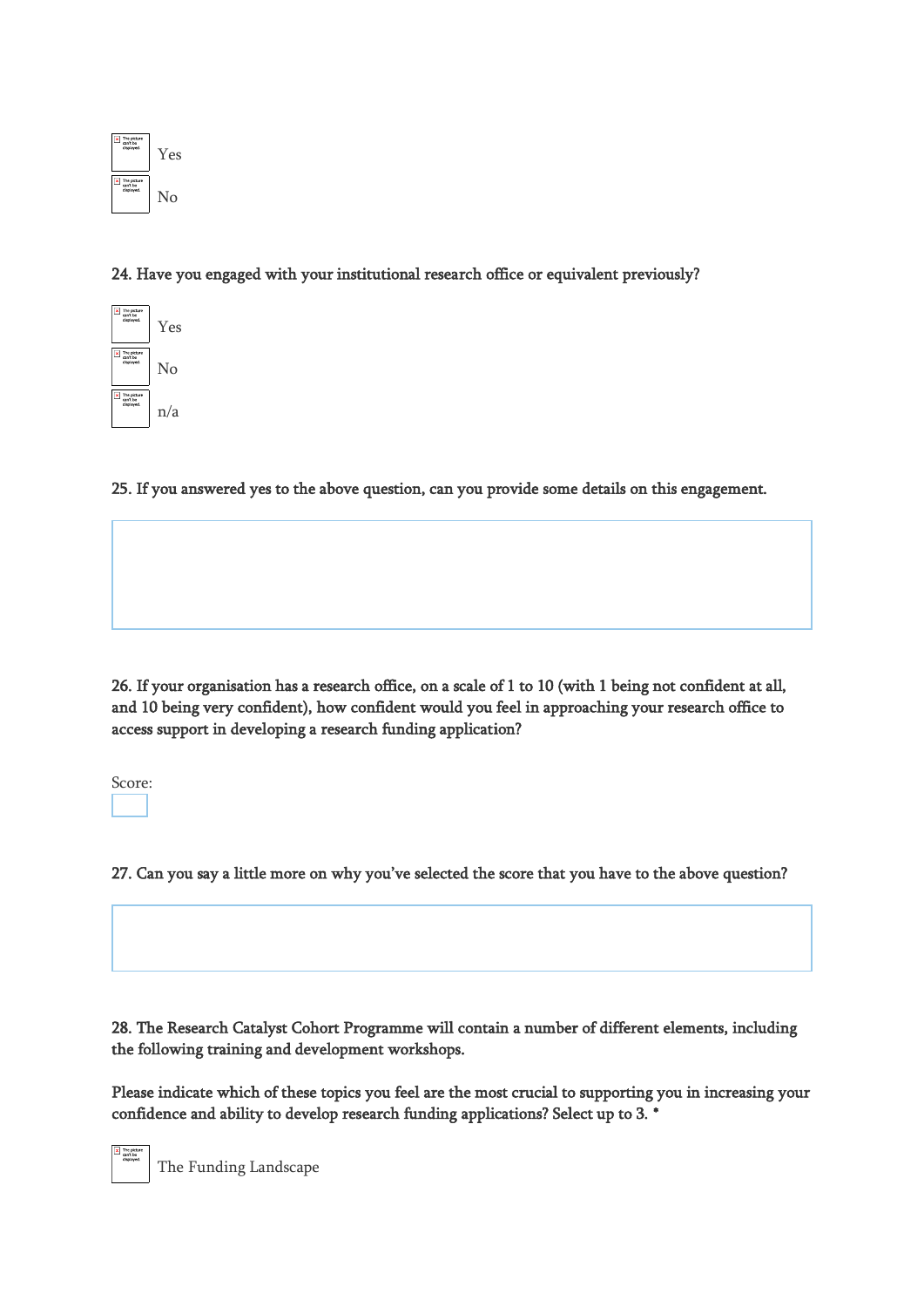

#### 29. Are there any other topics that aren't included that you'd like to see covered in the programme?

### 30. Any other comments

# 8. Part 4: Accessibility and declaration

All of the sessions and workshops associated with this programme will be held online, via Zoom, and will be held during normal business hours of the working week. In supporting applicants to participate in its sessions, we expect employers to make reasonable adjustments to enable participants to join sessions and develop their learning within normal business hours.

The programme is committed to ensuring that its sessions are accessible and inclusive. Applicants should register whether they would require any adjustments to be made within their application, to help with their incorporation within programme design from the outset.

This will not be assessed as part of the selection process, but an agreement to the declaration is required for an application to proceed.

You note that the first session of the REP cohort training programme will take place on the morning of 26 April 2022 and that you will keep this time free in order to attend (should your application be successful)